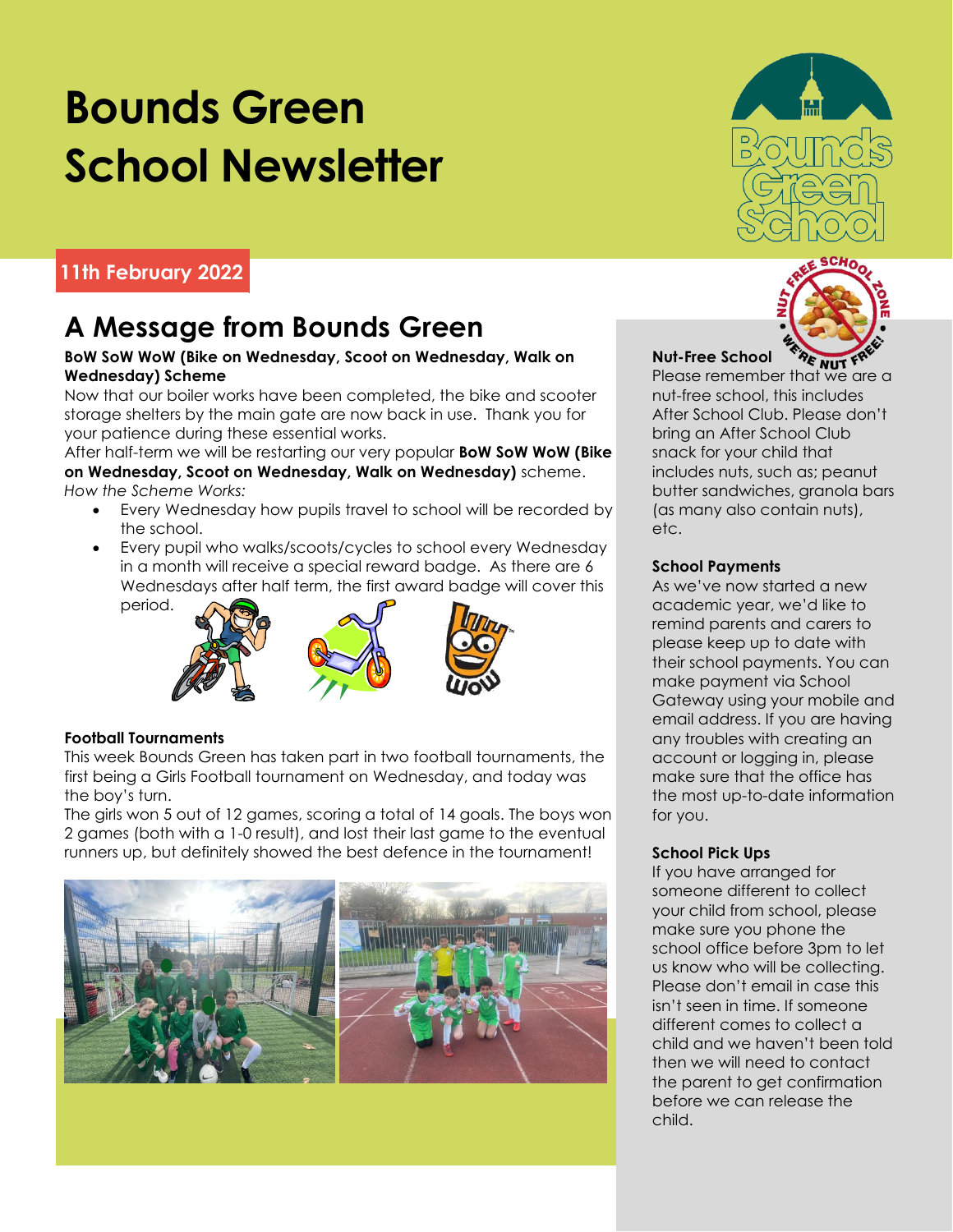### **School News**

#### **Leaving After Collection**

At the end of the school day, once you have collected your child from their class, please remember to leave the school grounds. This is for health & safety reasons as we can't have adults and children using the school grounds once they have been passed to the adults' supervision, but also as there are activity clubs and After School Club running every day who need to use the outside space.

The collection request also applies to children being collected from the After School Club and activity clubs. Please make sure that once you have collected your child you leave the premises as soon as possible. For After School Club collections you will need to press the number '2' button on the front gate, and for London Football Academy clubs (football and multi-sports) please collect from the side gate on Park Road.

#### **Request for Spare Clothes for the Early Years**

We have had a request from the Nursery and Reception asking for spare clothes. If anyone has any spare trousers and underwear in particular in sizes 3/4/5years that they would be able to bring into the school it would be much appreciated.

In the Winter/Spring time the Early Years love to play outside and do 'messy' play which does result in the need to change clothes, so any donations would be kindly welcomed.

#### **After School Club Donations**

Thank you to everyone that kindly donated toys to the After School Club, they now have a lovely selection of puzzles and toys, so they won't be needing anymore for the time being. Thank you!

#### **Road Safety Week Competition**

Thank you to all the amazing entries from our Road Safety Week competition. We will be using the designs around the school to promote road safety. Well done to Edie and Felix, the overall winners. Every child who participated in the competition will receive a certificate and prize.





#### *KS2 Winner - Edie – (Year 3) KS1 Winner -Felix (Reception)*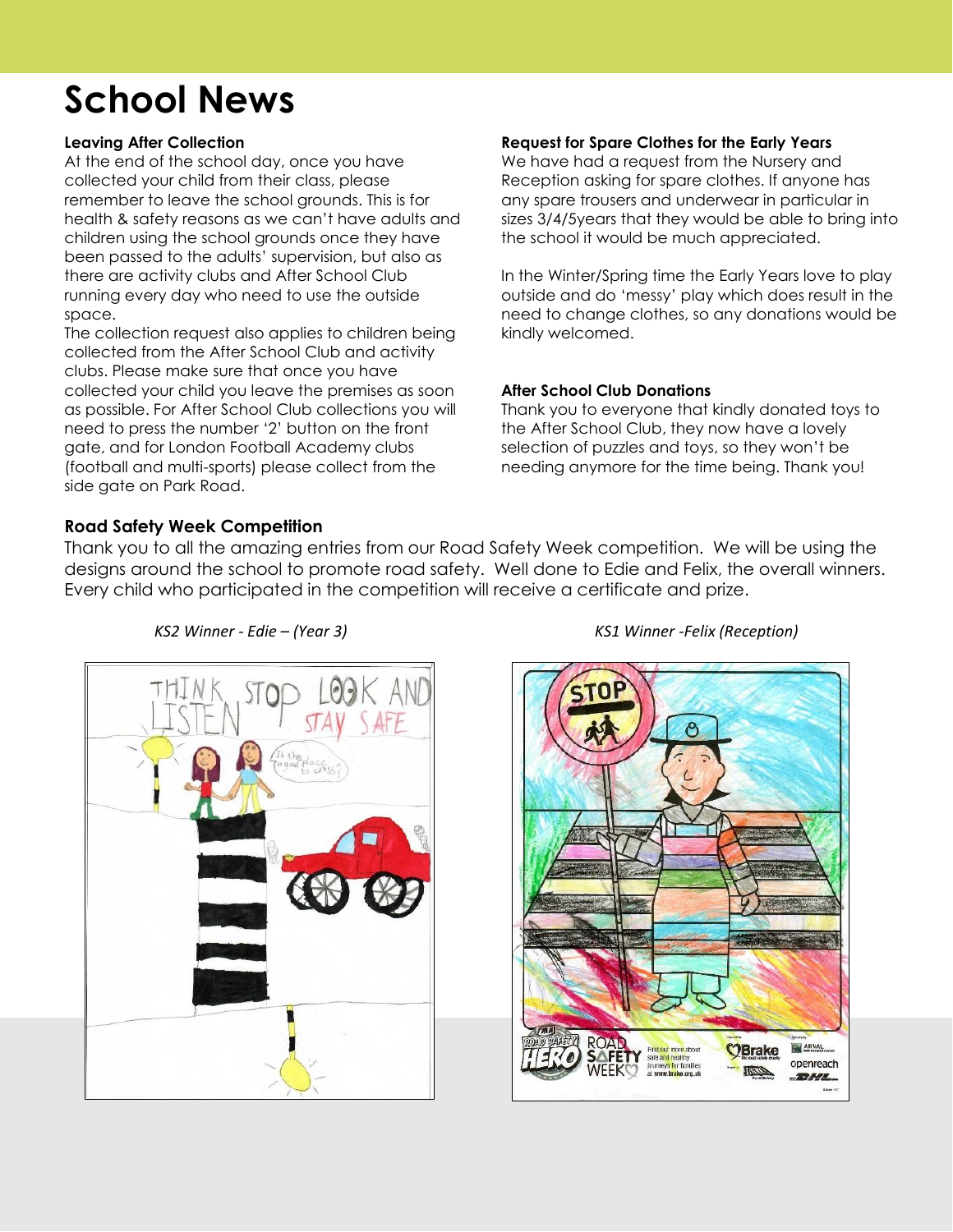### **School News**



#### **Bounds Green Band**

If your child (Rec-Yr6) plays a musical instrument and would like to join the Bounds Green Band, then please click on the link below and let us know! Once we have gathered all the information Annie or Henry will be in touch with more Information.

[https://forms.office.com/Pages/Resp](https://forms.office.com/Pages/ResponsePage.aspx?id=B7gYeyQdhkyE6s2kn-shZOVGWUbusfRJuGS5Bs_uOW1UOVI3SEVaNDVBOUhaSUdOQTdHRVc4RTNEVS4u) [onsePage.aspx?id=B7gYeyQdhkyE6s](https://forms.office.com/Pages/ResponsePage.aspx?id=B7gYeyQdhkyE6s2kn-shZOVGWUbusfRJuGS5Bs_uOW1UOVI3SEVaNDVBOUhaSUdOQTdHRVc4RTNEVS4u) [2kn-](https://forms.office.com/Pages/ResponsePage.aspx?id=B7gYeyQdhkyE6s2kn-shZOVGWUbusfRJuGS5Bs_uOW1UOVI3SEVaNDVBOUhaSUdOQTdHRVc4RTNEVS4u)

[shZOVGWUbusfRJuGS5Bs\\_uOW1UOV](https://forms.office.com/Pages/ResponsePage.aspx?id=B7gYeyQdhkyE6s2kn-shZOVGWUbusfRJuGS5Bs_uOW1UOVI3SEVaNDVBOUhaSUdOQTdHRVc4RTNEVS4u) [I3SEVaNDVBOUhaSUdOQTdHRVc4RT](https://forms.office.com/Pages/ResponsePage.aspx?id=B7gYeyQdhkyE6s2kn-shZOVGWUbusfRJuGS5Bs_uOW1UOVI3SEVaNDVBOUhaSUdOQTdHRVc4RTNEVS4u) [NEVS4u](https://forms.office.com/Pages/ResponsePage.aspx?id=B7gYeyQdhkyE6s2kn-shZOVGWUbusfRJuGS5Bs_uOW1UOVI3SEVaNDVBOUhaSUdOQTdHRVc4RTNEVS4u)

#### **Nursery Donations**

The Nursery have asked for donations of any old small appliances that no longer work so that the children can disassemble and investigate how things work. Another request from the Nursery is natural items. If anyone has any natural items that they would be able to donate to the Nursery, this could include things such as; shells, pine cones, conkers, large sticks, pebbles/stones.

Please drop any donations to either the Nursery directly, or to the main office.



#### **Bounds Green Welcomes the Science Dome**

As part of our science enrichment the children took part in an exciting workshop in a visiting Science Dome. The Dome is a fully digital mobile planetarium designed to explore science, geology and geography in an interactive way. The service is provided in a blacked-out purpose built mobile dome which was set up in the school hall. The domes are the most advanced digital domes in the country capable of showing 360 degree pictures and feature films.

Workshops were arranged to support the children's current science topics, these included:

- · Under the Sea Reception
- · Weather Y1
- · Environments Y2
- · Rocks, soils & fossils Y3
- · Endangered animals/eco-systems Y4
- · Solar System Tour & Beyond Y5
- · Light Y6

It was a really exciting experience, here is what some of the children thought…

*"I like the way you could lie down and imagine that you were actually there"* – Cora Yr4 LS

*"It was very realistic*" – Hamza Yr4 LS

*"I learnt that some species are very endangered but there are many ways to help them"* – Evy LS

*"It was really cool and I'd want to do it again! We thought yellow was a primary colour but it isn't!"* Cody Yr6 *"It's beautiful"* – Jaxon Reception Paddington Class

"It's amazing" – Emily-Grace Reception Paddington Class

*"It was amazing and there was a projector and the light was so big in the dome! We could see everything!"* Tamjeed – Yr2 HP